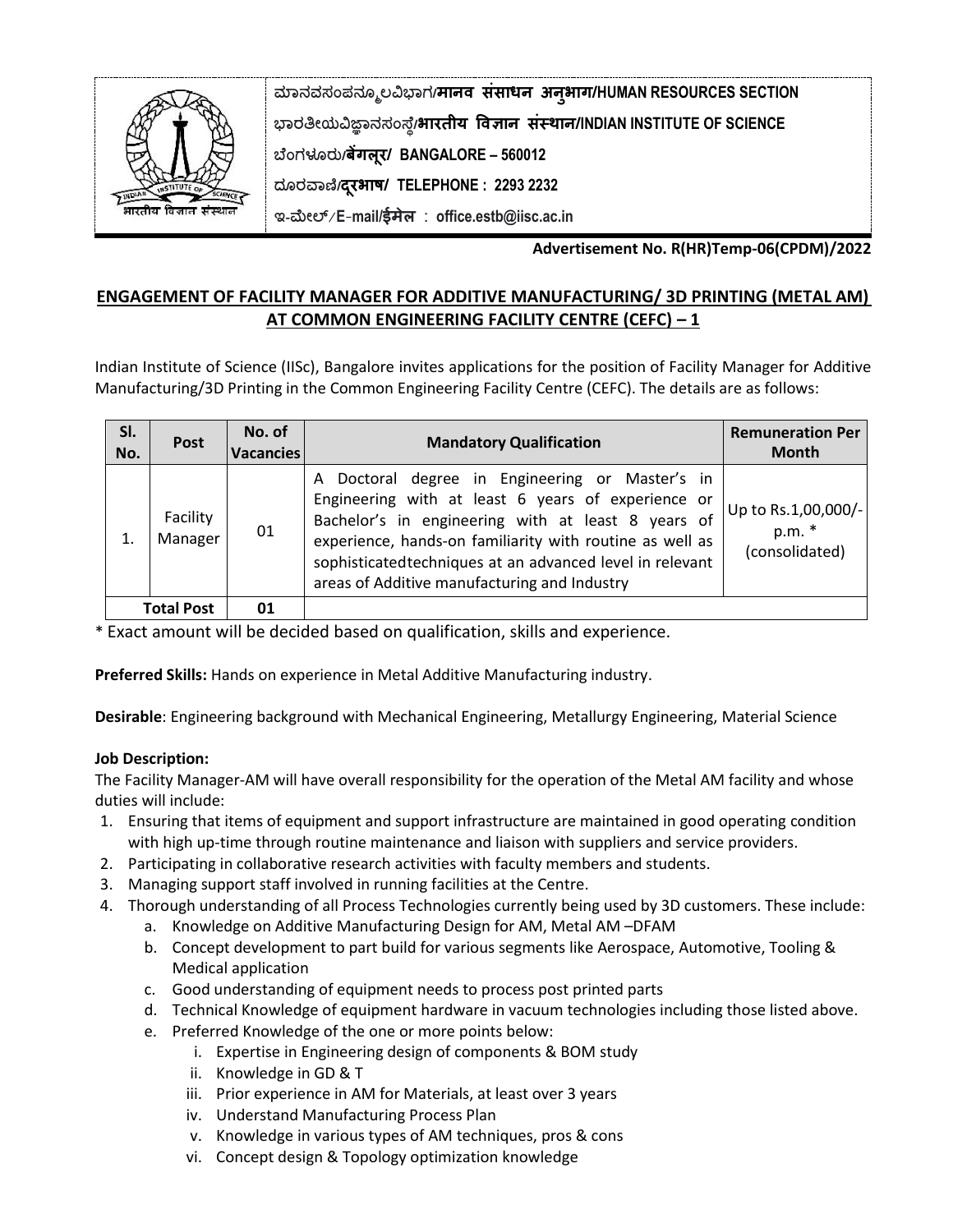- vii. Good understanding of assembly sequence & function
- viii. Thoughts to simplify assembly or parts
- ix. Multiple concept generation with DFAM approach & Part integration
- x. Alternate material study & selection
- xi. Basic idea about part orientation & support structure optimization for Rapid prototyping
- xii. SW skills related to Additive Manufacturing
- 5. Any other duties as assigned from time to time.

**Age Limit:** The maximum age limit for eligibility to be in the 45 years of range as on the last date of submitting the application. Age relaxation as per GoI norms will be extended.

## **How to Apply**

- a. Candidates who are desirous to be considered strictly on the aforesaid terms and conditions may send their duly filled applications mentioning in the subject line "**Application for the position of Facility Manager**" duly attaching a detailed CV, degree certificate(s), marks certificate(s) and optionally a sample portfolio, as a single PDF file attachment to **office.cpdm@iisc.ac.in** on or before **10.06.2022.** The format of application is given at enclosure of this notification. Applications received after the cut-off date will be rejected.
- b. The shortlisted candidates will be informed through e-mail about date & time of interview. Candidates are also advised to provide correct information in their online application.
- c. The electronic mode of interview (Zoom Call/ Microsoft Team) will be intimated to the candidates in advance. However, the candidates are advised to be prepared to give interview in all the medium mentioned here, and to appear in person, if so required.
- d. Candidates may please ensure that they are fulfilling all the requisite criteria, failing which their candidature is liable to be rejected/cancelled.

## **General Instructions**

- a. The Candidate must possess the essential prescribed qualifications on or before the last date of submitting application.
- b. Engagement is purely temporary on contract basis for a period of one year and renewable based on the requirement of the Institute. Contract tenure will commence from the date of joining. The waitlist will be operational for one year. The number of positions may increase depending on the requirement.
- c. Qualifications other than one prescribed in this advertisement will not be accepted.
- d. Engagement on contract would be subject to medical fitness.
- e. Except the consolidated and fixed emoluments, no other benefits will be extended.
- f. The contract can be terminated at any time by giving one month's notice, by either side.
- g. Candidature/contract of candidate(s) submitting false certificates or suppression/submission of incorrect information shall be liable for termination/disqualification/rejection at any stage.
- h. Candidates should send the applications via above mentioned email id only. No hardcopies will be accepted.
- i. Prescribed educational qualifications and experience are the minimum eligibilities required and mere fact that a candidate possesses the same shall not entitle him/her for being called for test/interview. The Institute reserves the right to restrict the no. of candidates admitted for interview to a reasonable number, based on qualifications and/or experience.
- j. Applications should be sent well in advance, without waiting till the last date.
- k. Call letters to attend interview will be sent only to the shortlisted candidates by mail. Candidates are required to check their registered e-mail ID frequently. No correspondence will be made with applicants who are not short-listed/not called for interview.
- l. The Institute reserves the right to reject any application without assigning any reason. The Institute also reserves the right to cancel the advertisement/ recruitment at any stage without assigning any reasons. No correspondence will be entertained in this regard.
- m. The Institute reserves the right to verify the antecedents or documents submitted by the candidate at any time during the service. In case it is found that the documents submitted by the candidate are not genuine, then his/her services shall be terminated, and disciplinary/criminal proceedings will be initiated.